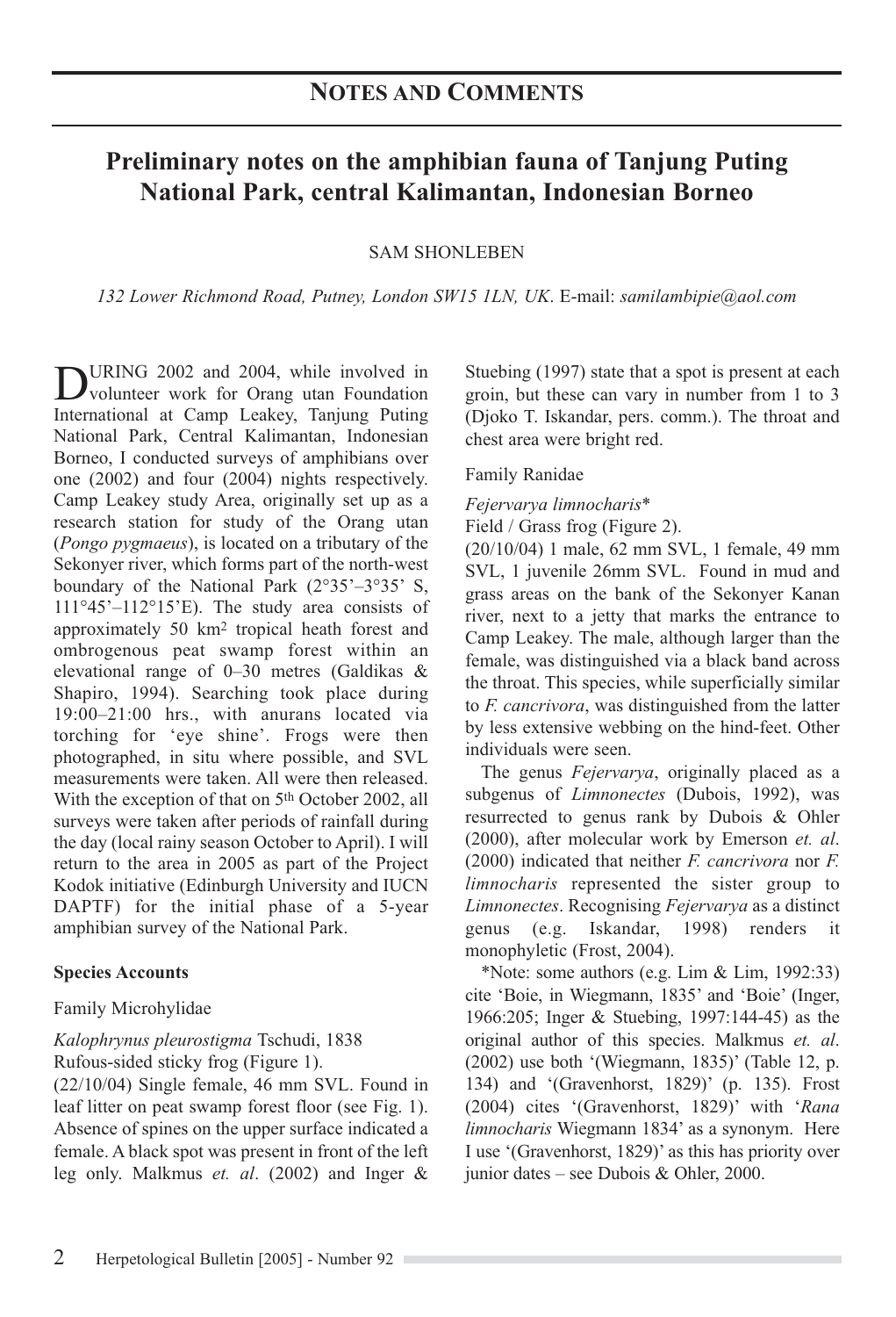# *Limnonectes malesianus* (Kiew, 1984) Peat swamp frog (Figure 3).

(22/10/04) 1 male, 102 mm SVL. Found in peat swamp forest; in leaf litter (See fig. 1). Diagnostic features are its size, a fine white line running down the centre of the dorsum from the tip of the snout, and also on the upper surface of the lower leg (tarsal area). Fangs (odontoid processes on the lower jaw in males) were present. This species is one of the *blythii* group that form part of a monophyletic clade of fanged frogs of southeast Asia. Bornean species of the genus *Fejervarya* were originally placed in this genus, but did not form part of the clade, thus rendering *Limnonectes* paraphyletic. They were subsequently treated as a separate genus (see \*Note above).

# Family Rhacophoridae

## *Polypedates colletti* (Boulenger, 1890)

Collett's tree frog, Hourglass tree frog.

(05/10/02). 1 female, 73 mm SVL. Found on forest floor, amongst leaf litter, peat swamp forest. Sexed by size and identified by characteristic dark hour-glass shaped marking on the dorsum, and pointed snout. This individual had probably descended to the forest floor to breed after rain, although little rain had fallen previously and forest pools were still dry. During handling, the main colour changed from dark to light tan. This represents the first distributional record for this species from Kalimantan, Indonesian Borneo. Previously only known from Sabah and Sarawak, Malaysian Borneo, this is a significant range extension for the species. Voucher photographs were taken and although not of publishable standard are available from the author on request.

## *Polypedates macrotis* (Boulenger, 1891) Dark-eared tree frog (Figures 7, 8)

21/10/04. 1 male, 51 mm SVL. Found calling in shrubs and trees 1–3 metres above ground after around 30 min. of rain during the day. This species was common in foliage around human habitation in Camp Leakey, and was also seen on buildings. Identified from paired dark stripes on the dorsum, and dark brown band covering the eardrum. The call was recorded.

# *Rhacophorus appendiculatus* (Gunther, 1859) Frilled tree frog (Figure 4).



**Figure 1**. *Kalophrynus pleurostigma*, female, 46 mm SVL. (All photographs by author).



**Figure 2**. *Fejervarya limnocharis* (male, 62 mm SVL).



21/10/04. 2 males, 36 mm and 37 mm SVL. Seen **Figure 3**. *Limnonectes malesianus* (male, 102 mm SVL).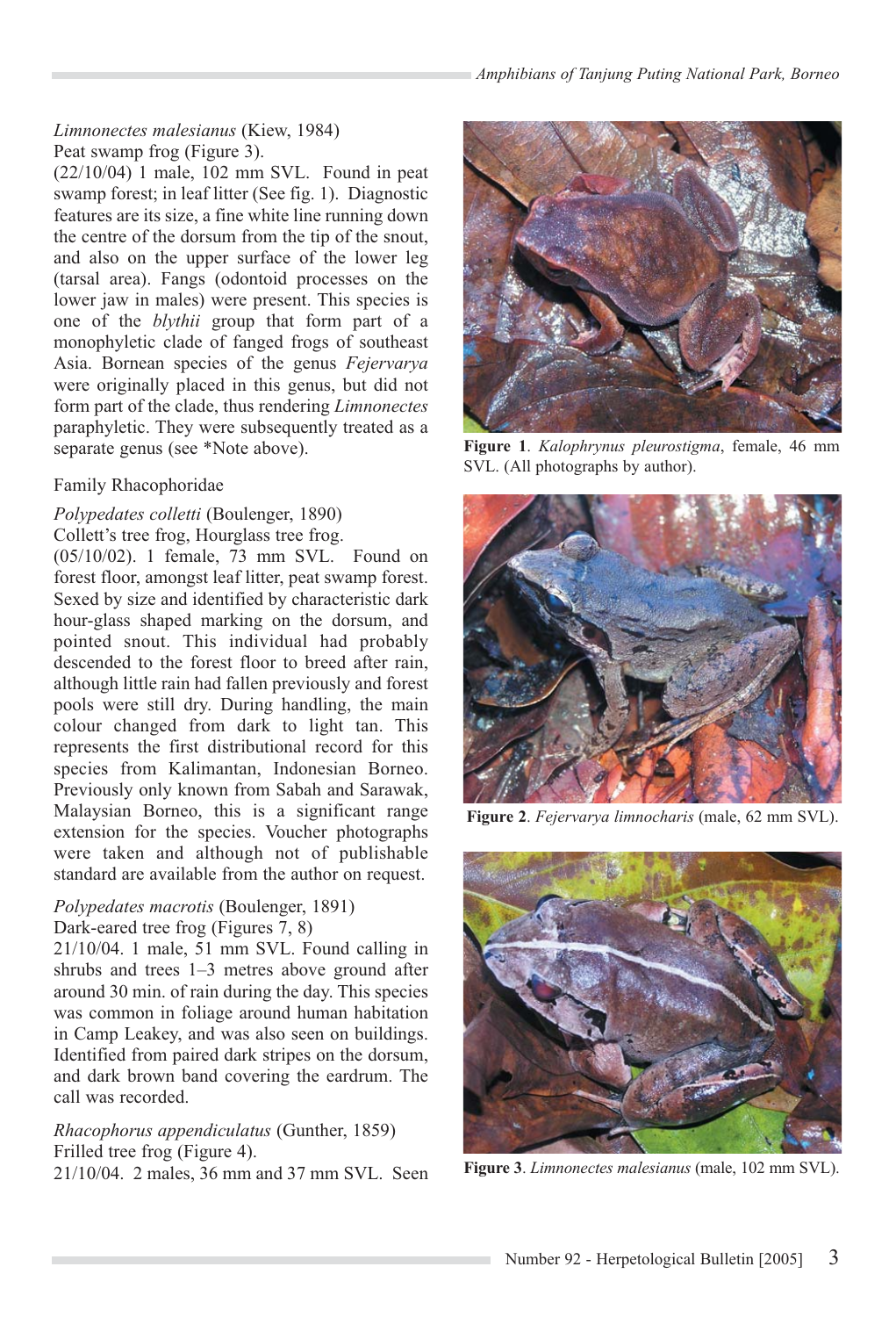

**Figure 4**. *Rhacophorus appendiculatus* (male, 37 mm SVL).

in the same locations as *P*. *macrotis* (above) and in some cases the same tree. However *R*. *appendiculatus* was also seen on the ground and was present in much greater numbers (see Fig. 1). Both species also called at the same time, but *P. macrotis* was much quieter. *Rhacophorus appendiculatus* is characterised by a wavy-edged fringe of skin on the outer edges of the forearm and lower leg. Inger & Stuebing (1997) report that some individuals have a pinkish tinge on the front of the thigh. Individuals from Camp Leakey seem to be slightly different in that the 'flash' markings are bright orange. The call also differs from that described in Inger & Stuebing (1997) and Malkmus *et. al*. (2002) as a series of soft clicking notes. Males produced both a series of soft notes and a series of low croaks interspersed with each other. Every 10–15 min. the males would perform a faster, louder series of croaks for about 30–60s. This species, with a widespread distribution from the Philippines through Borneo, Sumatra to peninsular Malaysia, could represent several different forms. Variation occurs in the extent of the toe webbing in specimens from Sabah and Sarawak, and the Philippines (Inger, 1966). Arm and leg fringes are wider in frogs from Sarawak, but absent in Philippine examples. One male was filmed using a digital camera, and the call was also recorded. Sarawak specimens also have significantly longer legs and there is a significant difference in size in males from across Borneo. Molecular analysis may prove useful in the further investigation of this widespread species. Morphometric analysis of Camp Leakey specimens is also desirable.

## **ACKNOWLEDGEMENTS**

Thanks are extended to Orang utan Foundation International for allowing me to undertake this survey in spare time, in particular Ashley Leiman and Stephen Brend for help and support. Also Cheryl Morley for help in the field, members of team 4, and camp staff.

#### **REFERENCES**

- Dubois, A. (1992). Notes sur la Classification des Ranidae. *Bull. Mens. Soc. Linn. Lyon* **61**, 305–352.
- Dubois, A. & Ohler, A. (2000). Systematics of *Fejervarya limnocharis* (GRAVENHORST, 1829) (Amphibia, Anura, Ranidae) and related species. 1. Nomenclatural status and type specimens of the nominal species *Rana limnocharis* GRAVENHORST, 1829. *Alytes* **18**(1-2),15–50.
- Emerson, S.B., Inger, R.F. & Iskandar, D.T. (2000). Molecular Systematics and biogeography of the fanged frogs of Southeast Asia. *Molec. Phylog. Evol.* **16**(1), 131–142.
- Frost, D.R. (2004). *Amphibian Species of the World: an Online Reference*. Version 3.0 (22nd August 2004). Electronic database accessible at http://research.amnh.org/herpetology/ amphibia/index.html. American Museum of Natural History, New York, U.S.A.
- Galdikas, B.M.F. & Shapiro, G.L. (1994). *A Guidebook to Tanjung Puting National Park Kalimantan Tengah (Central Borneo), Indonesia*. Orang utan Foundation International.
- Inger, R.F. (1966). The systematics and zoogeography of the amphibia of Borneo. *Fieldiana (Zool).* **52**, 1–402.
- Inger, R.F. & Stuebing, R.B. (1997). *A Field Guide to the Frogs of Borneo.* Kota Kinabalu: Natural History Publications.
- Iskandar, D.T. (1998). *The Amphibians of Java and Bali*. GEF Biodiversity Collections Project, LIPI – Seri Panduan Lapangan.
- Lim, K.K.P. & Lim, F.L.K. (1992). *A Guide to the Amphibians and Reptiles of Singapore*. Singapore Science Centre.
- Malkmus, R., Manthey, U., Vogel, G., Hoffmann, P. & Kosuch, J. (2002). *Amphibians and Reptiles of Mount Kinabalu*. Germany: Koeltz.